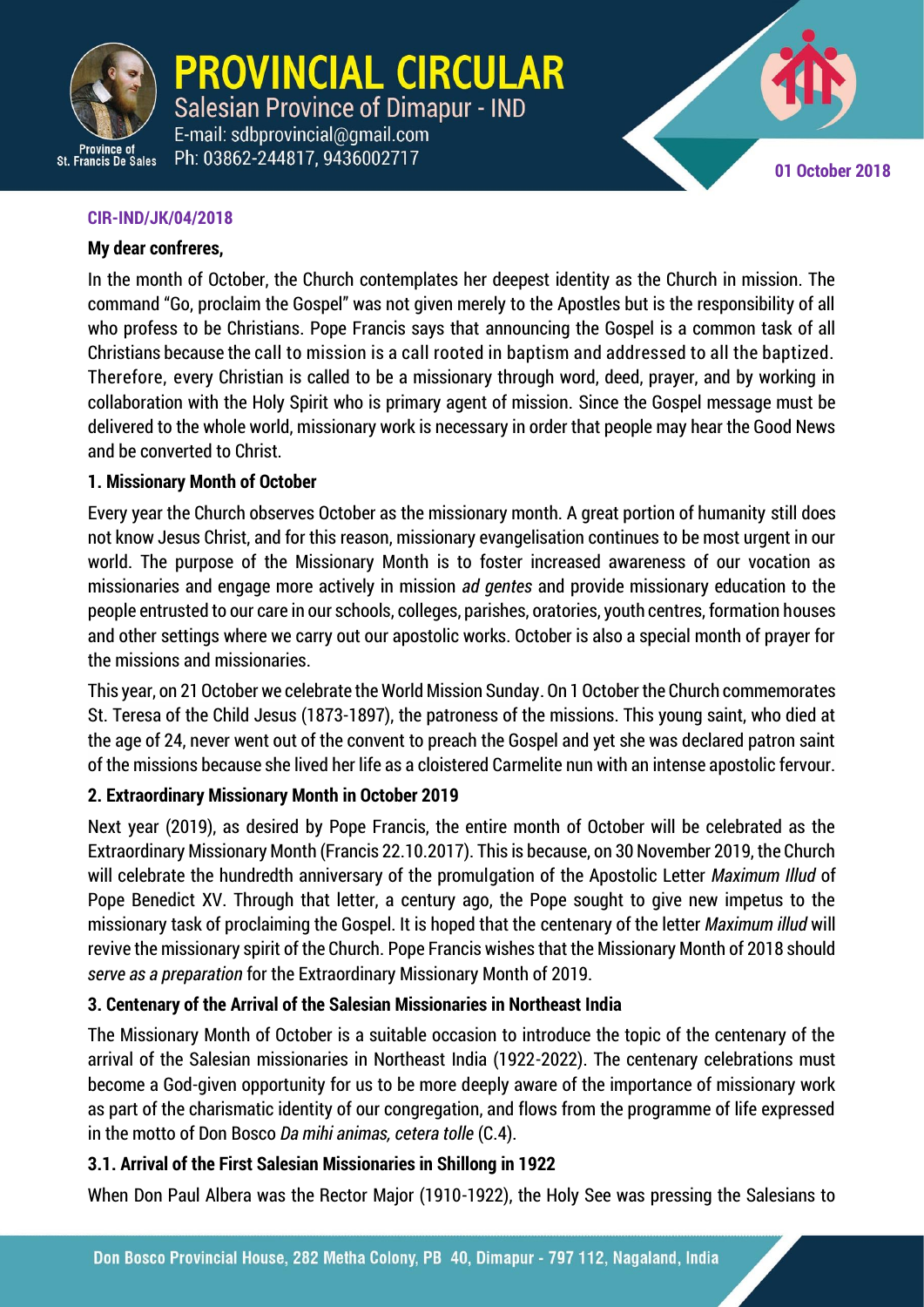take up the vast mission of Assam, left uncared for after the departure of the Salvatorian missionaries (Society of the Divine Saviour) due to World War I. On 13 January 1922, the first group of 11 Salesians (6 priests and 5 brothers), with Fr. Louis Mathias as leader, reached Shillong, the then capital of Assam. From that small beginning, the Salesian congregation experienced a phenomenal growth in Northeast India. Today, after 96 years, we have in the region three Salesian provinces (ING in 1959, IND in 1981 and INS in 2012).

#### **3.2. Salesian Missionaries from Abroad**

From 1922 until World War II there was a constant flow of Salesian missionaries from abroad, the majority of them from Europe, especially Italy, and also some from Australia and the Americas. However, after the declaration of the independence of India in 1947 it became progressively more difficult for foreign missionaries to enter India, and in 1966 the government put a stop to it altogether. Today practically all the Salesians working in Northeast India are Indians, which is a sign of the inculturation of the Salesian charism in the region.

#### **3.3. Centenary Celebrations as a Moment of Gratitude**

The first centenary of the Salesian missions of Northeast India will truly be a gift of God to the Church and the congregation. It is an occasion to express our gratitude to all those who have been instrumental in the wonderful development of the congregation in the region. The vibrant Salesian work in Northeast India is the fruit of the hard work and sacrifice of numerous missionaries. To all of them, of different cultures and nationalities, we need to express our gratitude.

### **3.4. Salesian Mission Strategy**

From the very beginning, missionary strategy adopted by the Salesians was the education of children and young people to arrive at the evangelisation of the local people. For this purpose, they established formal schools, technical schools, agricultural schools, university colleges, boarding houses, hostels, orphanages, daily and festive oratories and youth centres. In the early years of the mission, schools in villages were envisaged as "entry tickets" for mission *ad gentes* in the villages.

The Salesians were actively involved in various forms of integral human developmental programmes for the poor and the marginalised people. Health care was seen as the "fifth gospel" of the missionary. The apostolate of social communication took such forms as translation of the Bible, catechism books, history of the Church, lives of saints, Catholic prayers, hymns, publication of textbooks for schools, bulletins and magazines, use of music, theatre, drama and audio visuals. The missionaries took special care to preserve the local cultures through the development of local languages and inculturation. Through these means the missionaries were able to evangelise and inculturate Christian values in the context of Northeast India.

Over the years, in missionary work, the Salesians were assisted by the different members of the Salesian Family: the Daughters of Mary Help of Christians (FMA), the Missionary Sisters of Mary Help of Christians (MSMHC), the Sisters of Mary Immaculate (SMI), the Visitation Sisters of Don Bosco (VSDB), the Disciples, the Salesian Co-operators and the Past Pupils.

A special mention must be made of the intrepid groups of lay catechists found all over the missions, even in the most remote villages and those most difficult of access. These humble catechists, though only poorly instructed and often poorly paid, were the extended hands of the missionaries through their work of mission *ad gentes* and simple catechesis.

The role played by children and young boys and girls in the evangelisation of the region was so important that some missionaries called them "small apostles". Thus our pioneer Salesians have proved that even

CIR-IND/JK/04/2018 **2**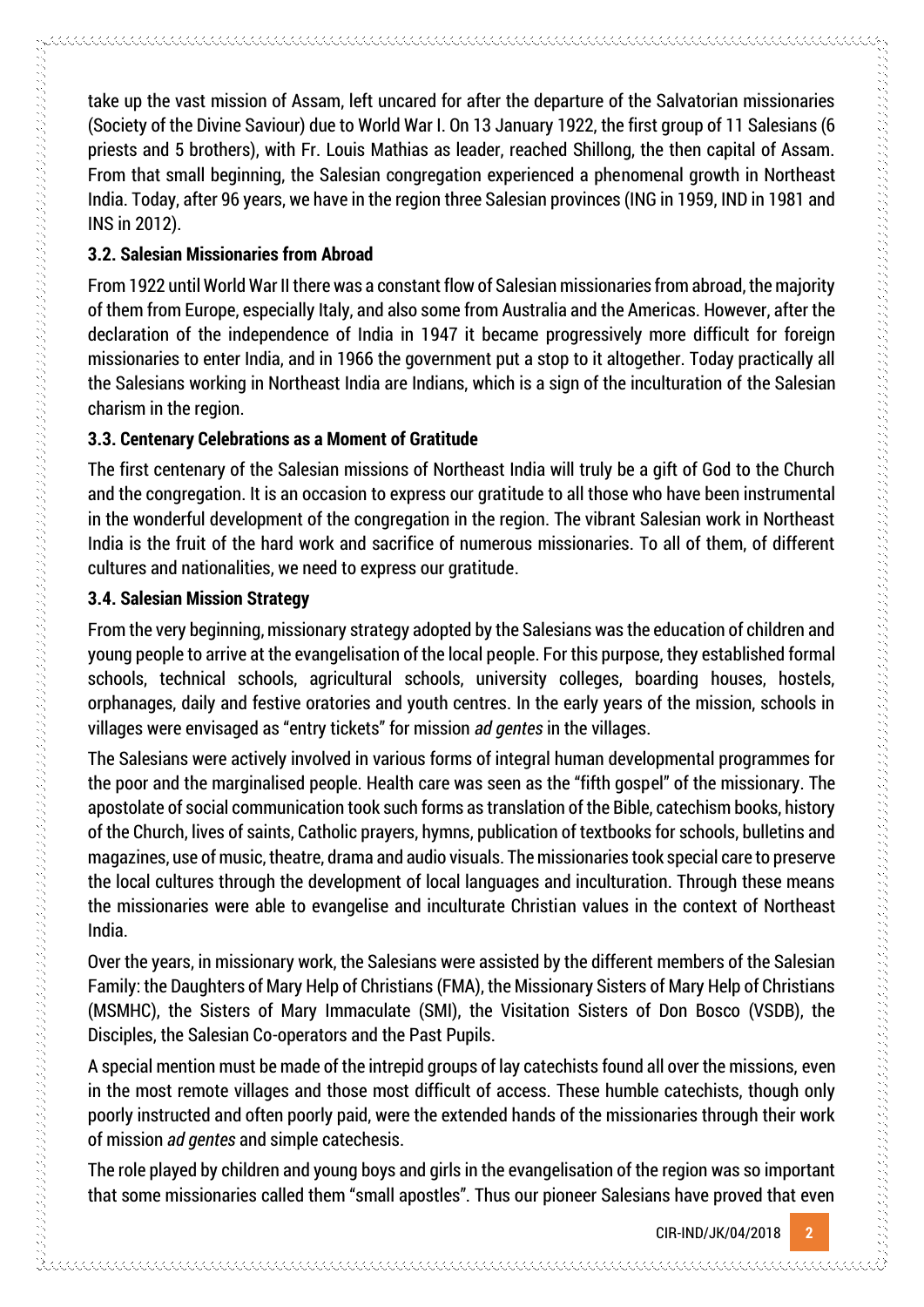children and young people can be missionaries. Here we are reminded of the words of Pope Francs to young people in his message for World Mission Sunday 2018: "You too, young friends, by your baptism have become living members of the Church; together we have received the mission to bring the Gospel to everyone" (Francis, 20.5.2018).

Another characteristic of the missionary work in Northeast India was the formation of missionaries *in loco* where they could begin their novitiate and spend their formative years in the places of their future apostolate, learning the language, customs and traditions of the local people they would have to serve. Combined with this option for young missionaries from abroad, there was also the effort from the outset to find indigenous vocations, which in those days, was a very courageous option, and proved to be a wise and far-sighted vocation strategy.

We Salesians built up our mission in Northeast India on the foundations laid by the Foreign Missionaries of Paris (MEP), Foreign Missionaries of Milan (PIME), Society of the Divine Saviour (Salvatorians), Society of Jesus (SJ), Christian Brothers of Ireland, Sisters of Loreto, Sisters of *Dame di Nostra Signora delle Missioni* and others*.* Over the years we have received help and co-operation from numerous religious congregations of men and women who came to render their service to the young Church in Northeast India, from the diocesan clergy, bishops of the region, benefactors in India and abroad, civil authorities, political leaders and countless simple people from all walks of life. The celebration of the centenary of the arrival of the Salesian missionaries in Northeast should be for us an occasion to remember all these people with gratitude and appreciation.

## **3.5. The Extraordinary Figure of Mgr. Louis Mathias**

的复数形式 医阿拉伯氏病 医阿拉伯氏病 医阿拉伯氏病 医阿拉伯氏病 医阿拉伯氏征 医阿拉伯氏征 医阿拉伯氏征 医阿拉伯氏征 医阿拉伯氏征 医阿拉伯氏征 医阿拉伯氏征 医阿拉伯氏征 医阿拉伯氏征 医阿拉伯氏征 医阿拉伯氏征 医阿拉伯氏征 医阿拉伯氏征 医阿拉伯氏征 医阿拉伯氏征 医阿拉伯氏征 医阿拉伯氏征 医阿拉伯氏征 医阿拉伯氏征 医阿拉伯氏征 医阿拉伯氏征 医阿拉伯氏征

As we are getting ready for the centenary of the Salesian Missions in Northeast India we need to pay homage to a great Salesian and a staunch son of Don Bosco: Fr. (later bishop) Louis Mathias (1887-1965), the leader of the first missionary expedition to Northeast India. His missionary zeal, enthusiasm, intelligence, leadership, administrative skill, vision and resourcefulness were responsible for the planting and development of the Salesian charism in Northeast India. He was the Apostolic Administrator of the Assam mission, the first provincial of Salesian India, and the first bishop of Shillong, and later of Madras.

The Salesian missionaries gave the best of themselves to the Church and the people of Northeast India, especially the youth and ordinary people. They were daring, creative, patient and persevering in their efforts. What made them endearing to the people, in spite of their shortcomings and limitations, was their simplicity of life, humanity, adaptability, love and concern for the poor and the marginalised with a special predilection for the young, and the efforts they made for their integral human development.

## **3.6. Holiness of many Valiant Salesian Missionaries**

A real implanting of charism is the fruit of holiness. Pope John Paul II said in *Redmptoris Missio* that a true missionary is the saint: "A missionary is really such only if he commits himself to the way of holiness" (RM90). In the past hundred years, Northeast India has received a great deal through the valiant missionaries who were men of undoubted holiness. Here I want to recall three Salesians who took seriously their vocation to be missionaries and their calling to holiness. They are venerable Bishop Stephen Ferrando, servant of God Bishop Orestes Marengo, and Servant of God Fr. Constantine Vendrame. I am sure that, in the course of time, many more will be added to this list.

## **3.7. Christ has Still to be Proclaimed**

Mission does not mean simply activities, initiatives, works, material goods and structures. Much has been achieved in the past hundred years because of the missionary zeal of the pioneer Salesians and those who came after them. But it can happen that with the passage of time we can slowly lose the missionary

CIR-IND/JK/04/2018 **3**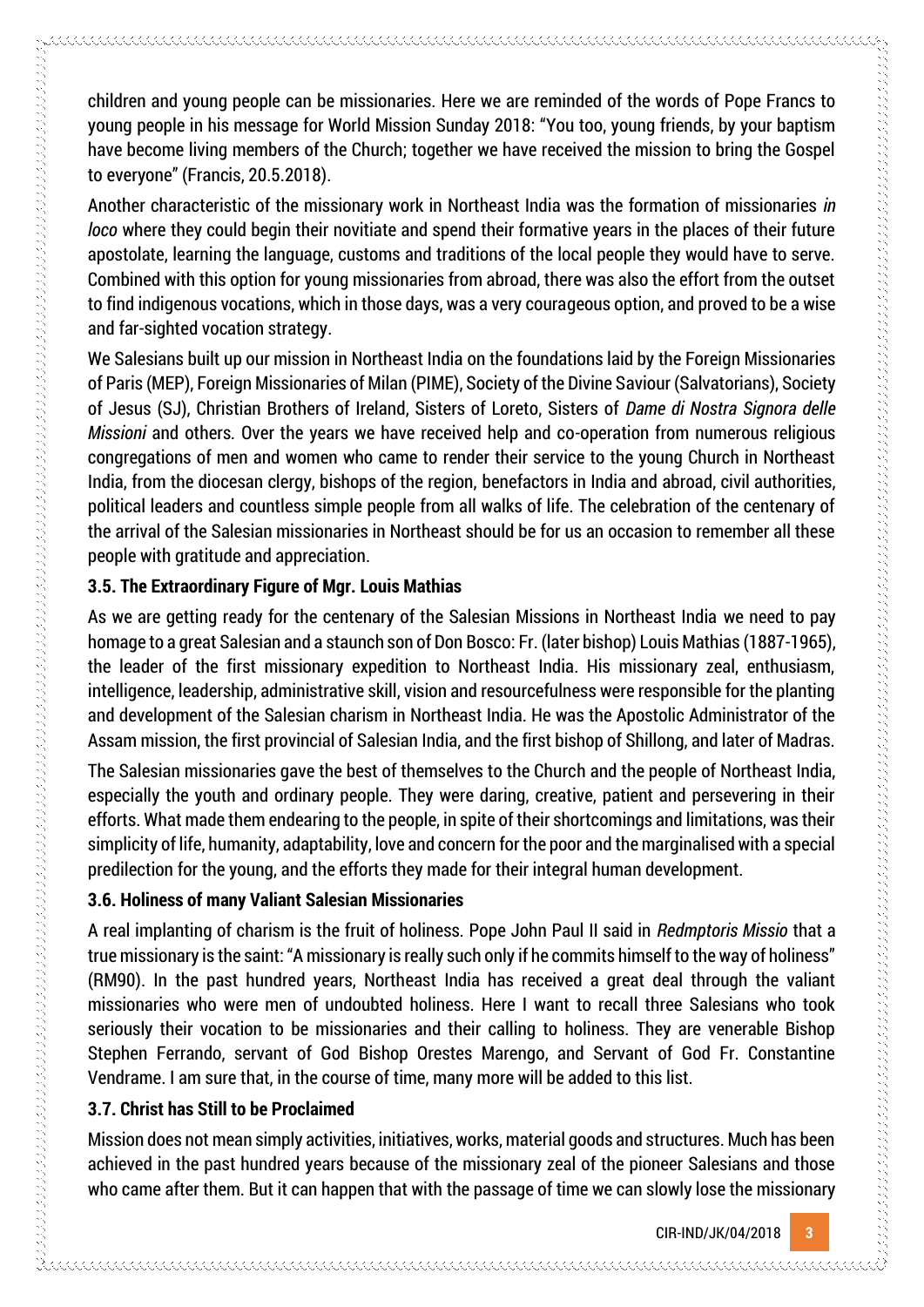zeal and get institutionalised. If this happens, it will be very unfortunate for Northeast India and the Salesian congregation. Christ has still to be proclaimed, the Gospel to be preached and the Church and the Salesian charism to be planted in many more places and the hearts of people who are waiting for the Good News! There is still much work to be done! We cannot just rest on the laurels of what others have done in the past and relax. We should take responsibility for the missions and forge ahead. For this, we need to re-kindle in us the flame of missionary zeal, if we have lost it. Without this flame in our hearts, we will be just numbers, lukewarm, given to caprice, vagary and vices, and will miss the aim of our life.

Pope Francis reminds us that we need to respond to Jesus' perennial command to "go into the whole world and proclaim the Gospel to every creature" (Mk 16:15). Obeying this mandate of the Lord is not an option for a Christian much less for us Salesians for whom proclamation of the Gospel to those who have not yet received it (C.6) is part of our charismatic identity. Pope Francis tells us that renewal in mission requires a pastoral and missionary conversion, renewal of structures, overcoming every form of ecclesial introversion, self-referential retreat into comfort zones, pastoral pessimism and sterile nostalgia for the past (Francis 22.10.2017). All these are very valid reminders to us as we prepare ourselves for the centenary of the Salesian missions in Northeast India.

I hope that, adhering to the call of Pope Francis, all our communities will make the necessary effort to advance along the path of a pastoral and missionary conversion and renewal of structures. Once our province was known as a missionary province (to a great extent even now it is so!). However, it appears that we are fast losing this identity. If it is true, it would necessarily call for a re-examination of our apostolic works, community pastoral plan, and formation programme, both initial and on-going. As a province we need to re-launch our missionary option, which in turn should be capable of transforming our personal life, communities and province. Pope John Paul II reminds us that missionary activity renews the Church, revitalises faith and Christian identity, and offers fresh enthusiasm and new incentive. Faith is strengthened when it is given to others (RM2).

## **3.8. Need to Prepare for the Salesian Centenary 2022**

There will be interprovincial collaboration between the three Salesian provinces of Shillong, Guwahati and Dimapur for the celebration of the centenary of the arrival of the first Salesians in Northeast India. However, as a province we need to have a concrete plan of our own for the celebration of the event. Since the time is short, through this circular letter, *I invite the confreres to make their suggestions as to how we can prepare ourselves well for the centenary celebrations of 2022*. Kindly make your suggestions reach me latest by 20 October 2018.

## **3.9. A Three-year Preparation for the Centenary 2022**

At the interprovincial level we will be having a three-year preparation for the centenary celebrations with three major themes: **Evangelisation and Catechesis** (2019), **Youth Pastoral Ministry and Education (**2020), and **Salesian Consecrated Life, Formation, and Salesian Family** (2021). The centenary celebrations proper will be in 2022, and the details of which will be worked out by the interprovincial centenary commission.

## **3.10. Community Planning for the Centenary 2022**

I will be appointing a commission ("Salesian Centenary Commission") at the province level to assist us in our preparation for the "Salesian Centenary", and the centenary celebration itself in 2022. *Latest by 15 December 2018 all the communities should have their plans ready for the three-year preparation for the centenary. Each community should do some preparation on a daily or weekly or fortnightly or monthly basis, as per your convenience, which should necessarily include also prayer* as it is the soul of all missionary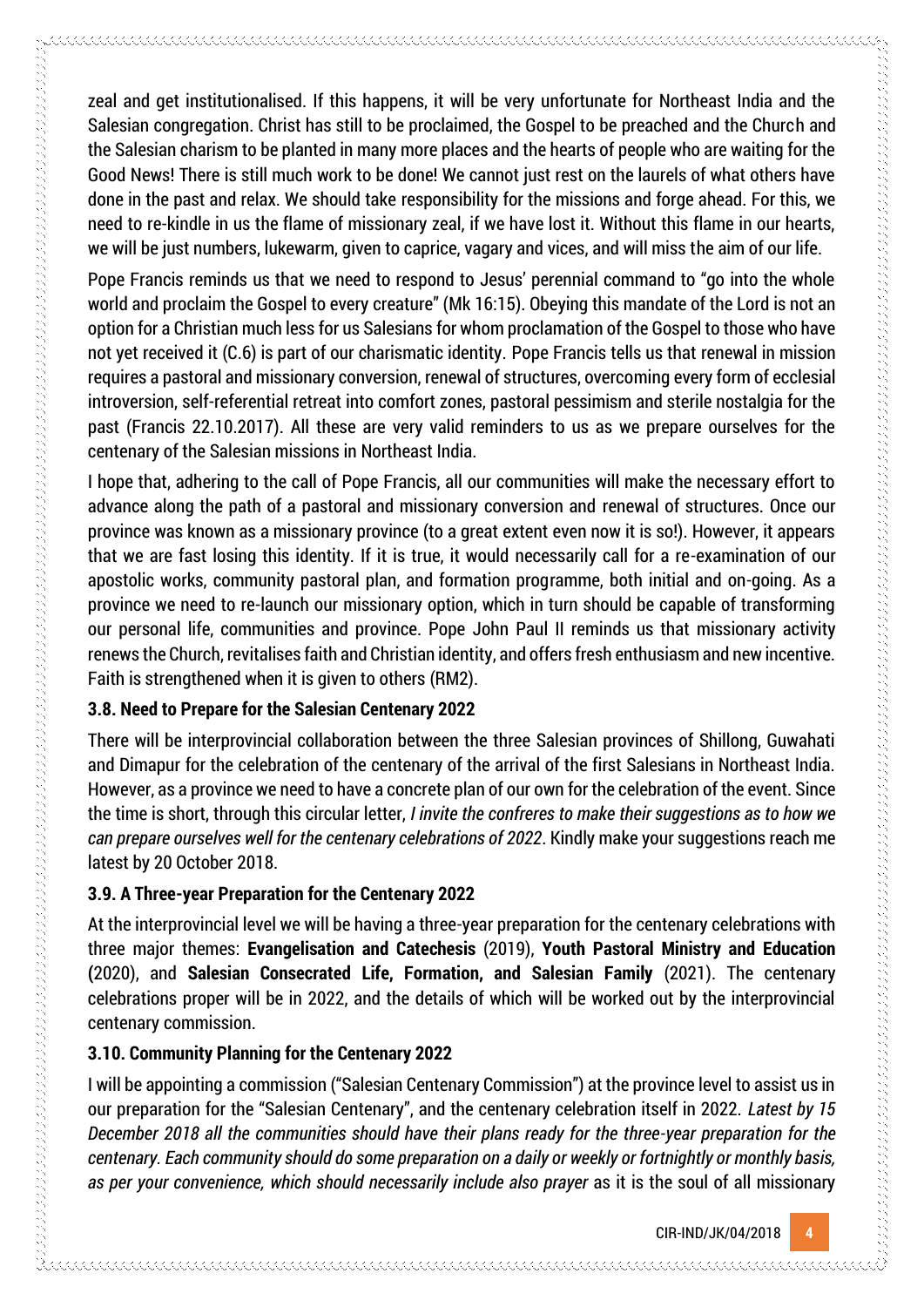activity (Francis, 22.10.2017). A copy of the plan should reach Provincial Office latest by 20 December 2018. *The implementation of the same will be verified during my canonical visitation of the houses.*

#### **4. Conclusion**

In whatever plan we make for the celebration of the centenary, the emphasis should be on renewal at the personal, community and province levels, avoiding all forms of triumphalism and unnecessary show and ostentation. We should celebrate the centenary in humility and gratitude to God and all those people who have helped us to be what we are today in Northeast India as a congregation. The celebration should also help us to grow in our missionary zeal.

### **INFORMATION and UPDATES**

## **Synod of Bishops on Youth**

As you are already aware, the Synod of Bishops on Youth scheduled from 3-28 October 2018 with theme "**Young People, the Faith and Vocational Discernment"** is of special interest to us Salesians. We shall pray for its success and fruitfulness.

#### **National Convention of Past Pupils of Don Bosco**

The 7th National Convention of Past Pupils of Don Bosco (PPDB) will be held at Tadar Taniang Hall, Don Bosco Youth Centre, Vivek Vihar, Itanagar from 15 to 18 November 2018. The Conference will be organized by the Past Pupils of Don Bosco, Dimapur Provincial Federation and hosted by PPDB, Itanagar Unit, under the able guidance of Rev. Fr. C. C. Jose SDB, the Unit Delegate, and Chief Engineer Kago Tabiyo, President of Itanagar Unit. The mega event will witness the participation of about 400 Don Bosco Past Pupils from 11 Provinces of Salesian India to discuss, interact and make resolutions and lines of actions on the theme: "Past Pupils of Don Bosco Towards Nation Building".

## **SPCSA Council in Dimapur**

The next Salesian Provincials' Conference of South Asia (SPCSA) will be held from 25 February to 1 March 2019 at Dimapur, Nagaland, which will include also SPCSA Assembly in which some 40 delegates are expected to take part.

## **Rectors Major's Visit**

Our Rector Major Fr. Fernandez Artime Ángel, will visit our province from 10-13 September 2019. His visit will be a time of blessing and grace for all our confreres, communities, the Salesian Family and the vast movement of people who follow Don Bosc's charism. Let us pray for the success of his visit.

## **Jubilee**

We are going to celebrate the golden jubilee of ordination of Fr. Ponnattil Mathew (PK), golden jubilee of profession of His Lordship Aind Joseph SDB, DD, Bishop of Dibrugarh, silver jubilee of ordination of Fr. Chazhisseril Stephen (AC), Fr. Tinglung Francis, Fr. Puthettupadavil Philip (PC), Fr. Pulinthanathumalayil Cyriac (PC) and Fr. Horo Kamil, and silver jubilee of profession of Fr. Lakra Rajesh and Bro. Vadakkevettuvhiyil Sunny Joseph. This year the jubilee celebrations will be held at Don Bosco Higher Secondary School, Dimapur on 24 October 2018.

## **Flood Relief**

I am giving below the updated list of the houses that contributed towards the Kerala flood relief fund. My sincere thanks to one and all. The Provincial of Bangalore, Fr. Joyce Thonikuzhiyil, was full praise and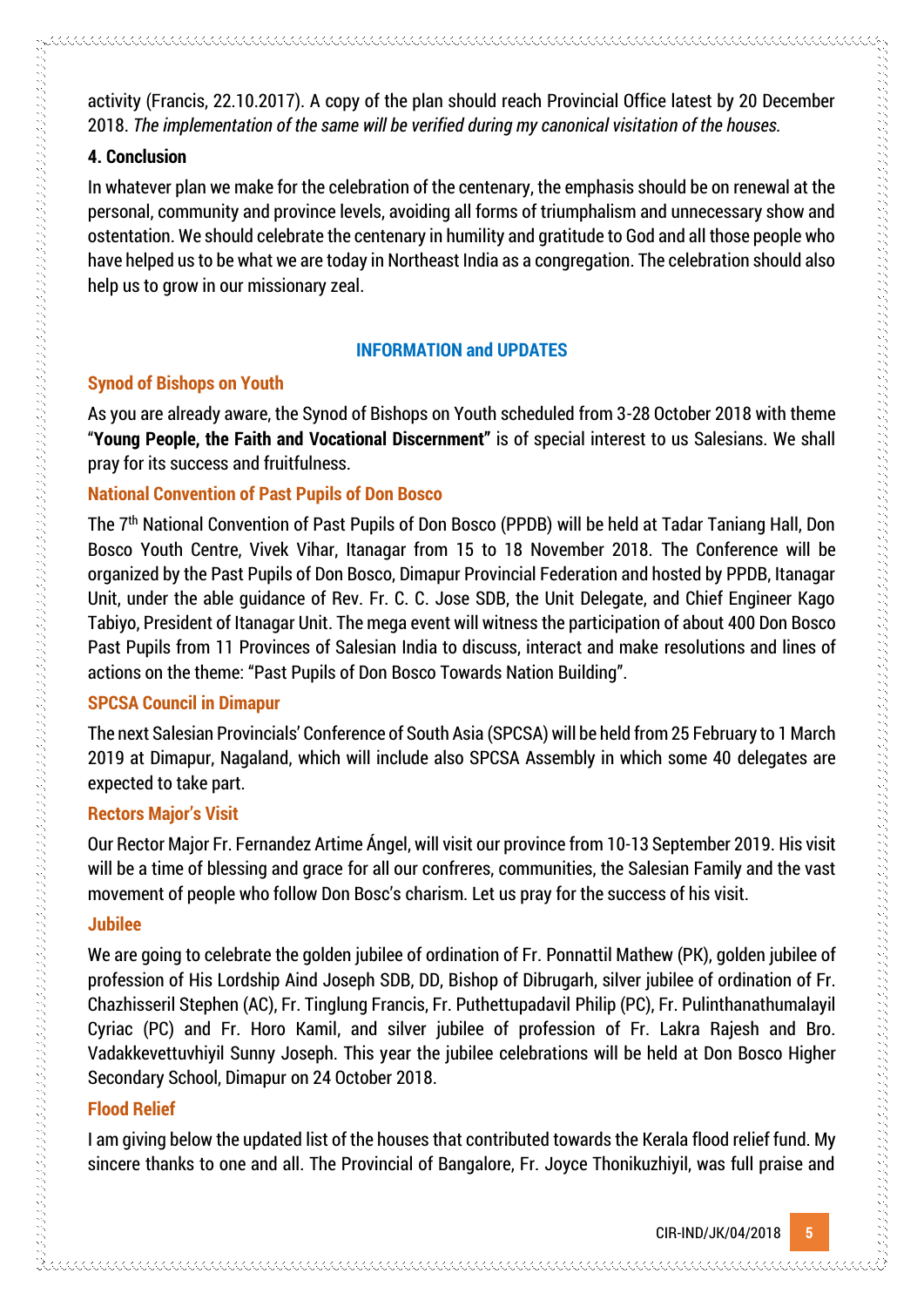CIR-IND/JK/04/2018 **6**



gratitude during the SPCSA meeting at Siloam, Shillong for the overwhelming support given to BREADS to carry out humanitarian works in the flood affected areas.

#### **New Appointments**

A few changes have been necessitated in the province. I am giving below the two appointments that I have made.

Fr. PADMANABHAN Suresh Innocent – Rector and Principal of Don Bosco College, Kohima

Fr. IRUDAYARAJ Alexis Felix - Liturgical Animator at Rua Home, Jorhat

## **8 th Salesian Brothers' Congress of South Asia**

The 8th Salesian Brothers' Congress of South Asia will be celebrated from 30 December 2018 to 3 January 2019 at Don Bosco Skill Mission and DBRC, Bangalore.

The theme of the Congress is "Salesian Be a Faithful Witness". During the days of the congress this theme will be studied and reflected upon by the participants. The theme is divided into three aspects: a) Be a faithful witness to Jesus and the Sacred Scripture, b) Be faithful to Don Bosco and the congregation and c) Be faithful to Youth in modern time.

The following superiors from Rome will be present during the congress: Rev. Bro. Jean Paul Muller, the Economer General; Fr. Ivo

Coelho, the General Councillor for Formation and Fr. Kanaga Maria Arokiam, the Regional Councillor for South Asia. In addition, there will be Fr. Roggia Silvio from the formation team, Salesian Provincials of South Asia, Bro. Montejo John Raymond from the Philippines and many other dignitaries.

The expected participants are: all the Salesian Brothers of South Asia (including those in temporary profession), the Rectors of Pre-novitiates, Novice Masters, Rectors of Post-novitiates, Formation Delegates of the provinces and vocation promoters. Let us pray for the success of this event.

## **BOSCOREE**

的复数形式 医无线性的 医无线性性 医无线性性 医无线性的 医无线性的 医无线性的 医无线性的 医无线性的 医无线性的 医无线性的 医无线性的 医无线性的 医无线性的 医无线性的 医阿拉伯氏征 医阿拉伯氏征 医阿拉伯氏征 医阿拉伯氏征 医阿拉伯氏征 医阿拉伯氏征 医阿拉伯氏征 医阿拉伯氏征 医阿拉伯氏征 医阿拉伯氏征 医阿拉伯氏征 医阿拉伯氏征 医阿拉伯氏征 医阿拉伯氏征 医阿拉伯氏征 医阿拉伯氏征 医阿拉伯氏征 医血管性 医血管性 医无

The 13th National Boscoree, an all India gathering of scouts and guides, will be held at Nashik,

Maharashtra, from 30 December 2018 to 3 January 2019. Salesian institutions in India have historically celebrated the Boscoree once every four years since 1974. This edition of the Boscoree will be hosted by the Salesian province of Mumbai.

The following ten schools from our province will be participating in the Boscoree: St. Thomas School Shantipur Sadiya (39 Nos), Don Bosco School Mao Gate Senapati (30 Nos), Don Bosco Higher Secondary School Riverbelt Dimapur (30 Nos), St Xavier's Harmutty Assam (37 Nos), Don Bosco Higher Secondary School Chingmeirong Manipur (32 Nos), Don

Bosco Higher Secondary School Kohima (27 Nos), Don Bosco Higher Secondary School Mon Nagaland (35 Nos), Don Bosco High School Khoupum Valley (19 Nos), Don Bosco High School Kheti – Khonsa (35 Nos), Christ King Higher Secondary School Kohima (23 Nos). VIVA BADEL POWELL, VIVA DON BOSCO!

**Forth Coming Programmes** 26 Sept to 02 Oct Retreat 2 04 Oct to 10 Oct Retreat 3

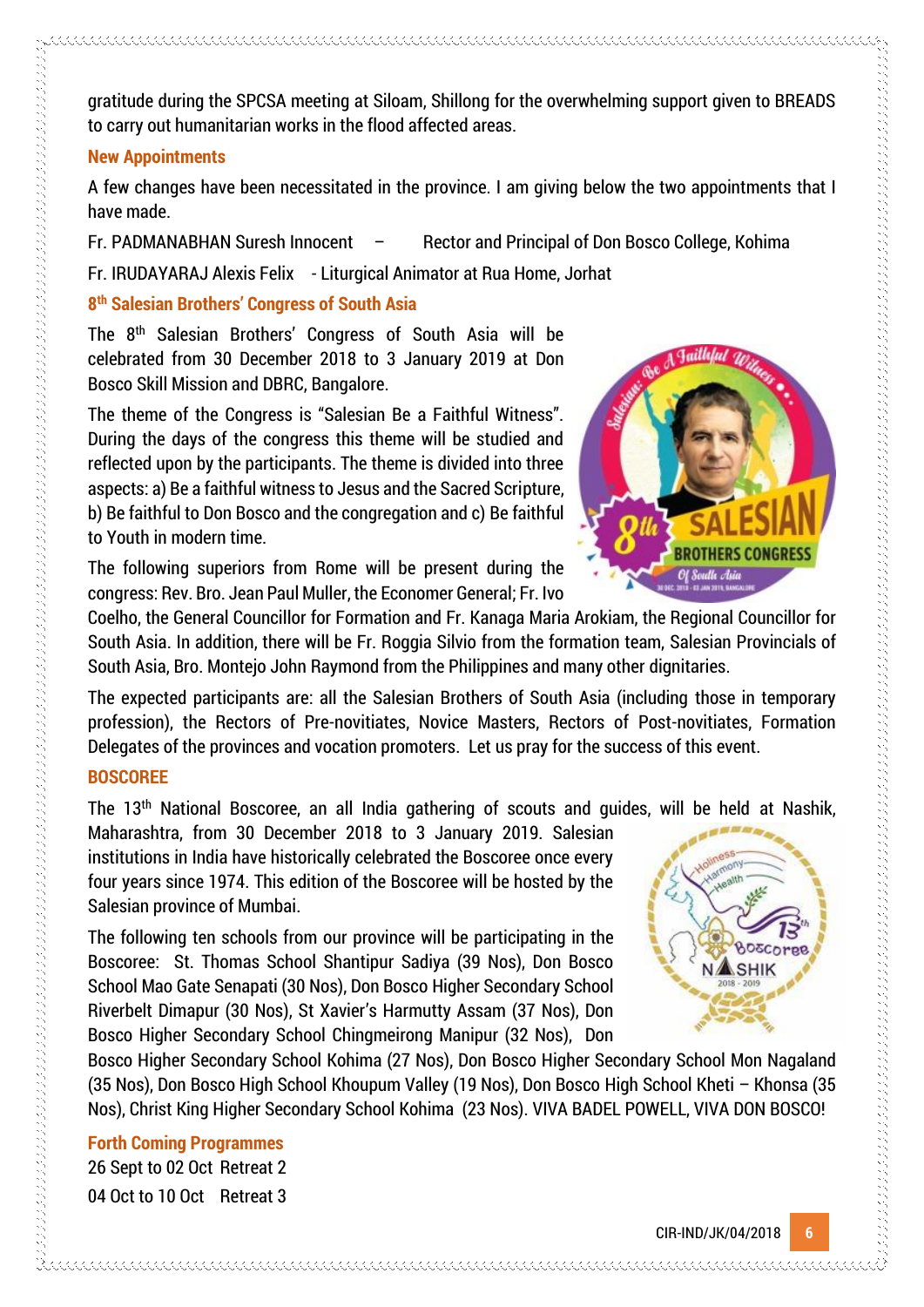| 13 Oct        | West Arunachal Regional Recollection and Meeting at DB College, Itanagar |
|---------------|--------------------------------------------------------------------------|
| 22 and 23 Oct | Meeting of the Rectors and In-Charges                                    |
| 24 Oct        | Jubilee of Confreres at Don Bosco Higher Secondary, Dimapur              |
| 25 and 26 Oct | <b>Provincial Council</b>                                                |
| 27 Oct        | <b>DBA Provincial Council Meeting</b>                                    |
|               |                                                                          |

#### **CONDOLENCES**

To Fr. Devassy Palatty who lost his dear father, Mr. PD Ouseph, on 8 September 2018 following a cardiac arrest at St. James Hospital. He was 76 years of age.

To the Provincial and the confreres of New Delhi Province at the passing away of Fr. BRIAN Diamond, 85, on 16 September 2018.

To the Provincial and confreres of Shillong Province at the passing away of Fr. THEKKEKANDOM Thomas SDB, 82, on 17 September 2018.

I wish all the confreres and communities a grace-filled month of the Holy Rosary.

Imploring God's grace and protection on all the confreres and communities,

Yours in Mary Help of Christians and Don Bosco,

Fr Jose Kuruvachira SDB (Provincial)